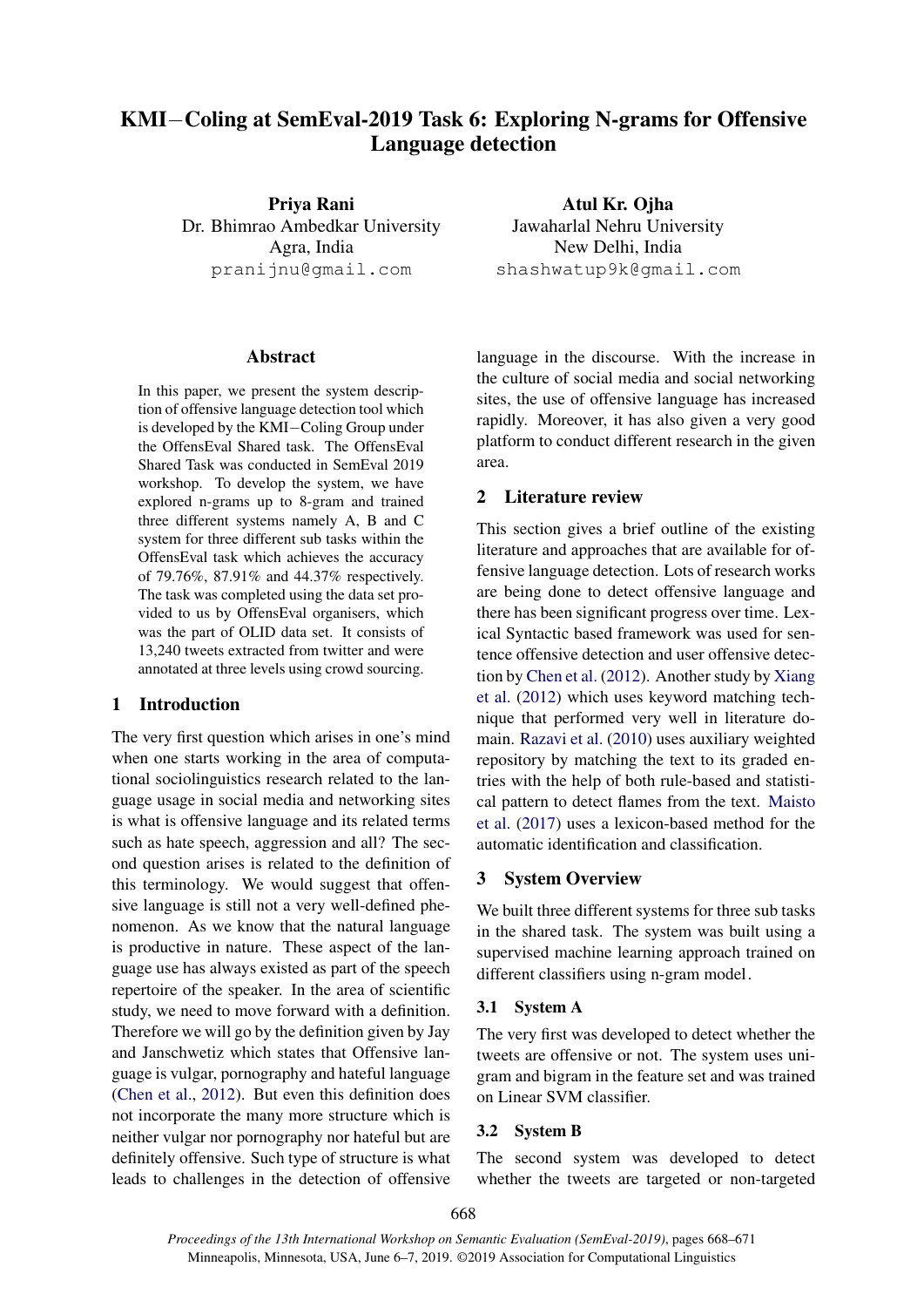only if the tweets are offensive in nature. This system has also been trained on linear SVM with ngram language model which consisted of unigram, bigram, trigram and 4-gram.

## 3.3 System C

The third system was one step ahead to detect whether the tweets are targeted to an individual, group or other. In which the third category 'other' includes a wide range of categories such as entity, organisation, place, country and many more. The system is trained on decision tree with n-gram feature starting from uni-grams to 8-grams.

## 4 Experiments

In this section, we briefly describe the experimental settings which are used to develop offensive language detection tool.

## 4.1 Data set

The data we used to train and test the system was provided by SemEval shared task 2019 under task 6 called OffensEval [\(Zampieri et al.,](#page-3-3) [2019a\)](#page-3-3). The data set consists of 13,240 annotated tweets which were extracted from OLID, Offensive Language Identification Dataset [\(Zampieri et al.,](#page-3-3) [2019a\)](#page-3-3). The data set was further divided into training and testing set in the ratio 80:20. We have used the same data set to train and test all the three systems developed to participate in the sub task of Task 6 in SemEval 2019.

## 4.2 Annotation

The data was hierarchically annotated using crowd sourcing. The gold labels were assigned by taking inter-annotator agreement into consideration. No correction has been carried out on the crowd sourcing annotations. The tweets were annotated at three levels. Level A differentiates the tweets between offensive and non-offensive. Level B category the offensive tweets in another level that whether the offensive tweets are targeted or nontargeted insults or threat. Level C category further categorise the targets of the insult into three different categories as an individual, group or other [\(Zampieri et al.,](#page-3-3) [2019a\)](#page-3-3).

## 4.3 Development of systems for sub tasks

In the next step, we developed three offensive detection systems to detect offensive tweets, targeted insults and to categorise the targeted insults using n-gram language model.

## Training and development of system for sub task A

The systems were trained independently on SVM. To explore the role of n-gram feature in the detection of offensive language we have used the scikitlearn toolkit to experiment with unigram, bigram, trigram and 4-gram. We used the tweets and only Label A to train the system for development of system A.

## Training and development of system for sub task B

Like system A, system B is trained on SVM with the scikit-learn toolkit to experiment with unigram, bigram, trigram and 4-gram. The system was trained and tested using tweets, Label A and Label B.

## Training and development of system for sub task C

The third system was trained on two different classifier SVM and Decision tree with the same scikitlearn toolkit. The feature set for the system consists of n-gram ranging from unigrams to 8-gram.s In order to train the system, we have used the tweets, Label B, and Label C.

## 5 Detailed Error Reports of the KMI−Coling System

This section presents a detailed study of the result that is achieved by the developed systems.

System A performs well with the only unigram when trained with SVM. We also weighted the feature set with TF-IDF but that turned out to give very disappointing results and thus was discarded from the final feature set. Similarly, bigram, trigram and 4-gram decrease the accuracy of the system. The final trained system gave the precision of 78.72%, recall of 79.77% with an F1 score of 78.58%. The confusion matrix of the system providing the detail error is given in figure 1, which shows that 122 offensive tweets were called as non-offensive. Whereas 568 tweets were recognised correct by the system. On the other hand, 52 non-offensive tweets were labelled as offensive tweets and 118 offensive tweets were marked correctly by the system [\(Zampieri et al.,](#page-3-4) [2019b\)](#page-3-4).

System B, unlike system A, performed well in terms of accuracy, but the recall of non-targeted offensive tweets is lowered when trigram and 4 gram are implemented. Weighting the feature set using TF-IDF also did not work well as it de-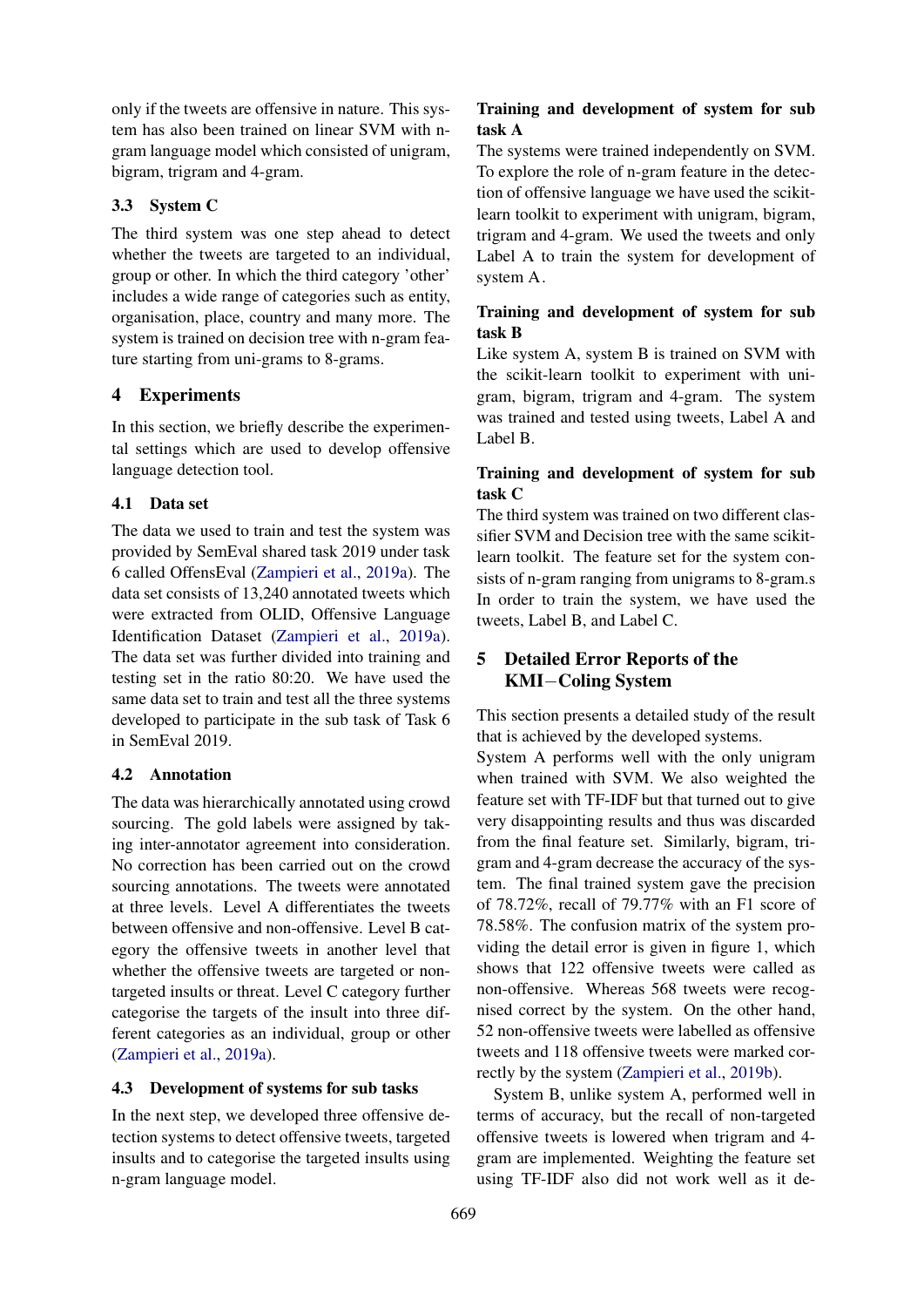

Figure 1: Confusion matrix of sub task A

creases the accuracy of the system. Finally, the system was trained only with unigram and bigram. The overall precision of the system is 84.38%, recall is 87.92% and F1 score is 85.37%. Figure 2 shows the confusion matrix of the system. The matrix gives the error report such that 23 nontargeted tweets were label targeted by the system whereas only 6 targeted tweets were marked as non-targeted.



Figure 2: Confusion matrix of sub task B

As we have mentioned above system c was trained on two classifiers SVM and Decision Tree. We will be only reporting the final confusion matrix of the system C which was trained on Decision Tree. The precision of the system is 52.84%, recall is 59.15% and F1 score is 55.31%. We can easily detect and study the error from the confusion matrix given in Figure 3. Twenty tweets which originally belong to other group categorised



Figure 3: Confusion matrix of sub task C

in GROUP, 14 tweets in INDIVIDUAL. Secondly, 13 tweets which belong to INDIVIDUAL were put into GROUP and 6 of them in OTHER. Thirdly, 30 tweets which were targeted towards a group were labelled in INDIVIDUAL and 4 tweets in OTHER.

### 6 Conclusion

In this paper, we propose an offensive detection tool which is only based on the n-gram model. We have experimented with n-gram model where  $n =$ 1,2,3,4,5,6,7,8 via statistical model. The n-gram model has been shown to perform well in very less amount of time in comparison to other models. The accuracy of system A is 79.76%, system B is 87.91% and of system C is 44.37% in our experiment. In addition to this, it is very easy to implement n-gram and consume very less amount of time. Our system can be further improved with the help of neural network. As we can see that the n-gram model also accommodate the phrase level structure from the given text. Therefore, implementing simple sentence feature would not help in increasing the accuracy. The sentence level feature would work only when there is a language specific feature.

#### Acknowledgments

We are grateful to the organizers of Offsemeval-2019 for providing us with the tweet Corpus and evaluation scores.

### References

<span id="page-2-0"></span>Ying Chen, Yilu Zhou, Sencun Zhu, and Heng Xu. 2012. Detecting offensive language in social me-